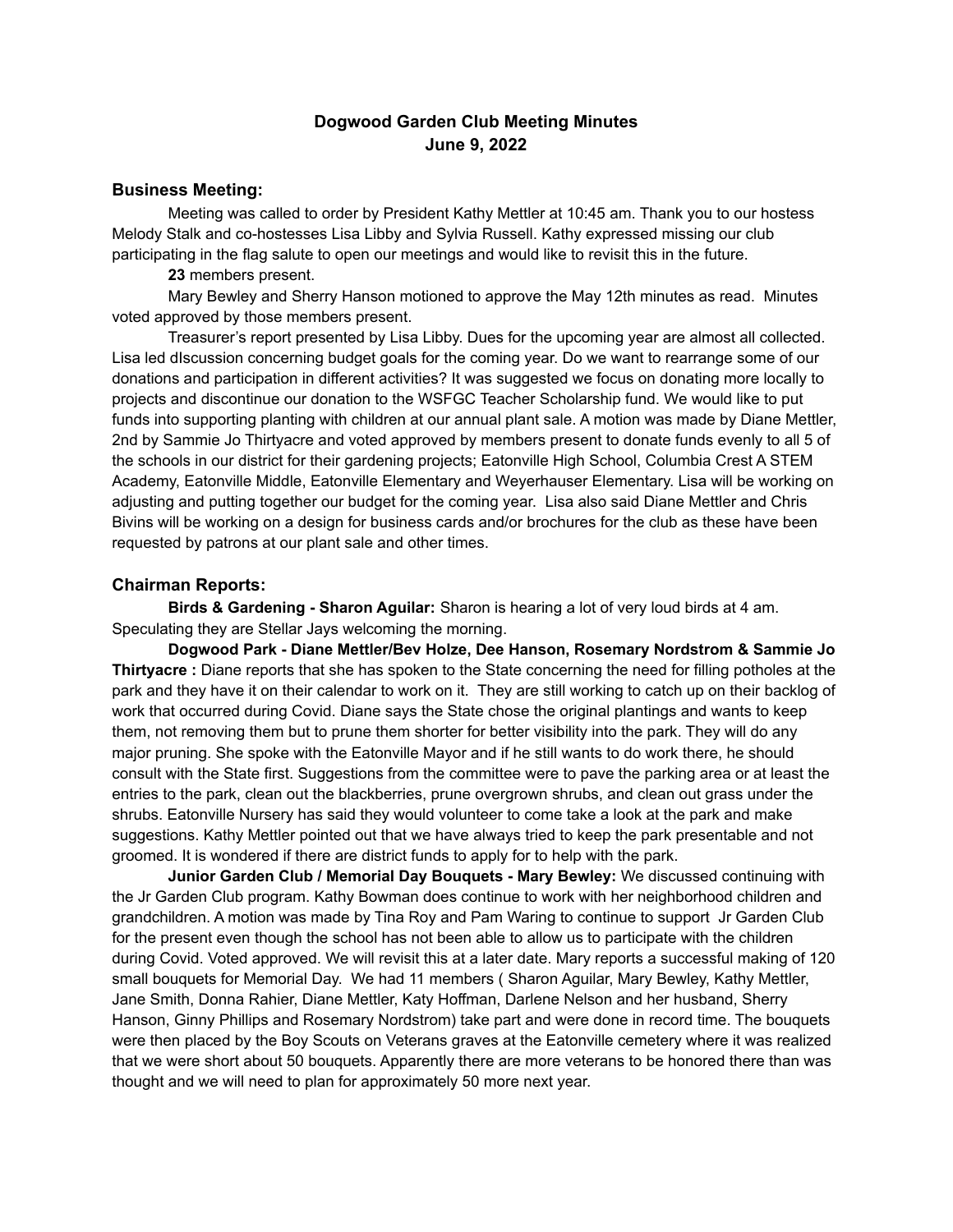**Sunshine - Ginny Phillips:** Ginny reported having sent a sympathy card to Greg Graves of Old Goat Farm for the loss of his partner Gary Waller. She sent notes of sunshine to Darlene Nelson, Kathy Bowman, and Rosemary Nordstrom. Cards were passed for members to sign for Darlene, Kathy, Rosemary and Greg.

**Programs:** Dee Hanson sent around a sheet to post our interests for putting together our list of programs for the coming year. Lisa asked the committee to work with her on budgeting for the programs.

**Echo Reporter - Crystal Dorsey:** She will be staying on as our reporter and requests any club news continue to be sent to her.

**Garden Therapy - Sammie Jo Thirtyacre:** the May session was once again canceled because of covid cases at the facility. Hopefully garden therapy will resume in the fall.

**Historian - Melody Stalk:** Melody has received the large scrapbook from Mary and is starting to organize everything. She will gradually be scanning items to be shared to our website. Any pictures you have to share, please send to Melody.

**70th Anniversary Celebration - Donna Rahier:** Plans are moving ahead for putting together a float to be in the 4th of July parade to celebrate Dogwood Garden Club's 70th anniversary. Donna and Paulette showed us their ideas for decorating the float which will be on a smaller trailer to be pulled by a vintage pickup Lisa knows about and will check on. Members are requested to decorate hats that they can wear and walk along with the float. It was suggested that Mary Bewley be our honored passenger as she is our longest serving member. A sign up sheet was passed for volunteers to help decorate the float and participate in the parade. Kathy Mettler offered her barn as a workspace for this project and she has some spare hay bales.

#### **Unfinished Business:**

Terry Van Eaton is still working with the Eatonville Christmas planning committee in figuring out his idea for Dogwood's participation. He will update us in September.

Sign up sheets were sent around for volunteers to help at the Pierce County Fair in August. The theme is "Yesterday, Today and Tomorrow" and we are asked to dress to go along with this theme according to the day you volunteer for.

#### **New Business:**

Signup sheet was passed for meeting hostesses for next year. Kathy Mettler informed us we would be able to hold meetings at the Ohop Grange. We have club members who are also members of the Grange. Geneal Palmer has access to the building.

**\*\*** Next meeting will be held on September 8th. Details to be sent later.

- **\*\*** Raffle was held.
- **\*\*** Meeting adjourned at 12:10 pm.
- **\*\*** Lunch was served by our hostesses.

**\*\* Program** was presented by Ava Brock, a Pierce County Master Gardener, on Pest Management.